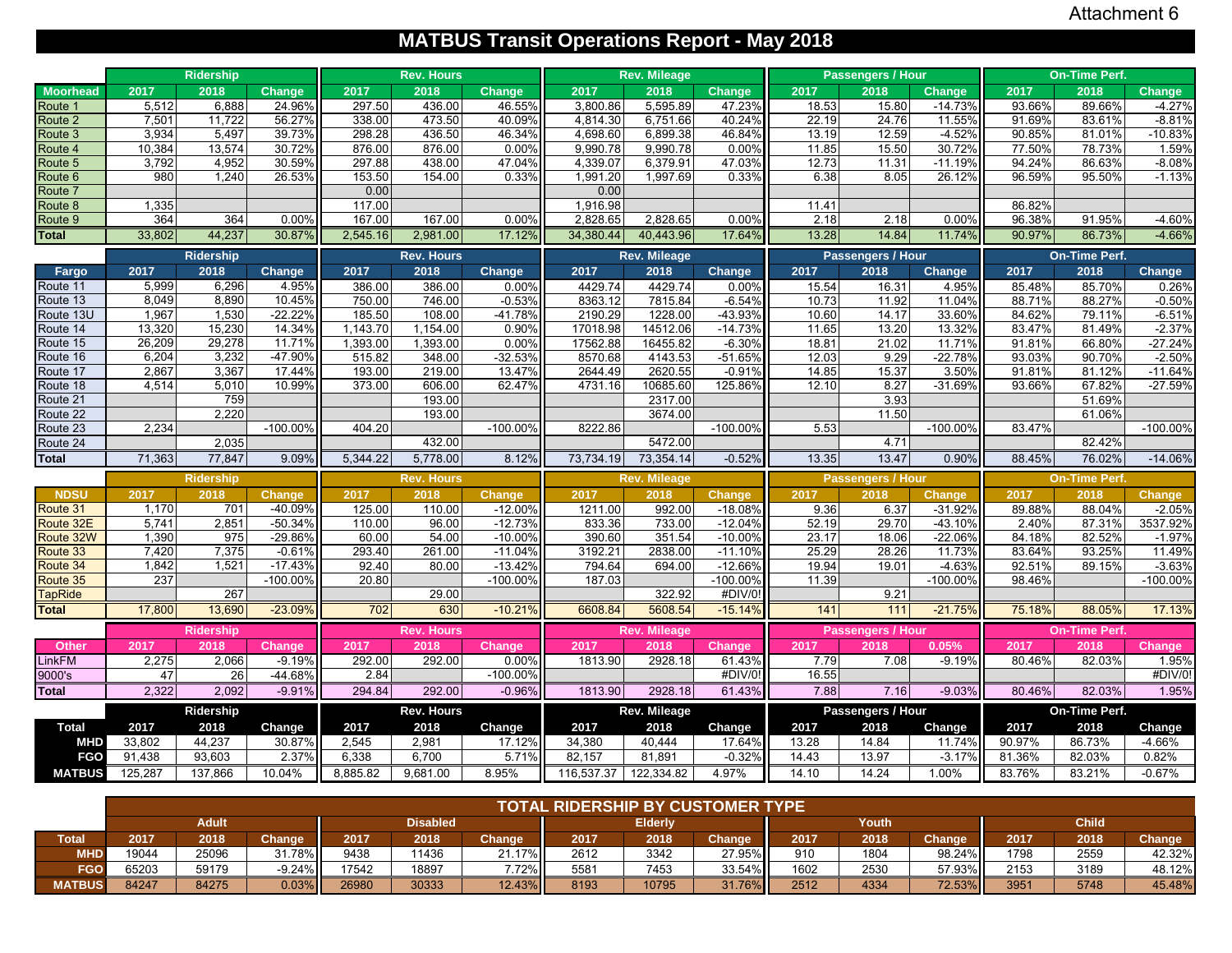## **MATBUS Transit Operations Report - May 2018 page 2**

|                    |       | <b>Ridership</b>    |                     |                 | <b>Rev. Hours (Based on Ridership)</b> |               |             | <b>Rev. Mileage</b>               |               |                | <b>Passengers / Hour</b>    |               |          | <b>On-Time Perf.</b>           |               |
|--------------------|-------|---------------------|---------------------|-----------------|----------------------------------------|---------------|-------------|-----------------------------------|---------------|----------------|-----------------------------|---------------|----------|--------------------------------|---------------|
| Paratransit        | 2017  | 2018                | <b>Change</b>       | 2017            | 2018                                   | <b>Change</b> | 2017        | 2018                              | Change        | 2017           | 2018                        | <b>Change</b> | 2017     | 2018                           | <b>Change</b> |
| Fargo              | 3,265 | 3,250               | $-0.46%$            | 1,394.86        | 1,457.14                               | 4.47%         | 21,534.60   | 22,609.39                         | 4.99%         | 2.34           | 2.23                        | $-4.71%$      | 82.65%   | 87.08%                         | 5.36%         |
| Moorhead           | 895   | 734                 | $-17.99%$           | 382.36          | 329.09                                 | $-13.93%$     | 5,903.05    | 5,106.24                          | $-13.50%$     | 2.34           | 2.23                        | $-4.71%$      | 83.88%   | 84.96%                         | 1.29%         |
| <b>West Fargo</b>  | 460   | 456                 | $-0.87%$            | 196.52          | 204.45                                 | 4.03%         | 3,033.97    | 3,172.27                          | 4.56%         | 2.34           | 2.23                        | $-4.71%$      | 87.22%   | 86.43%                         | $-0.90%$      |
| <b>Dilworth</b>    | 51    | 67                  | 31.37%              | 21.79           | 30.04                                  | 37.87%        | 336.38      | 466.10                            | 38.57%        | 2.34           | 2.23                        | $-4.71%$      | 78.26%   | 88.89%                         | 13.58%        |
| <b>Total</b>       | 4,671 | 4,507               | $-3.51%$            | 1,995.52        | 2,020.72                               | 1.26%         | 30808.00    | 31354.00                          | 8.65%         | 2.34           | 2.23                        | $-4.71%$      | 83.00%   | 86.84%                         | 4.83%         |
|                    |       | <b>Ridership</b>    |                     |                 | <b>Rev. Hours (Based on Ridership)</b> |               |             | <b>Rev. Mileage</b>               |               |                | <b>Passengers / Hour</b>    |               |          | <b>On-Time Perf.</b>           |               |
| <b>Senior Ride</b> | 2017  | 2018                | <b>Change</b>       | 2017            | 2018                                   | <b>Change</b> | 2017        | 2018                              | <b>Change</b> | 2017           | 2018                        | <b>Change</b> | 2017     | 2018                           | <b>Change</b> |
| <b>Dilworth</b>    | 45    | 114                 | 153.33%             | 21.78           | 71.34                                  | 227.58%       | 315         | 773                               | 145.35%       | 2.07           | 1.60                        | $-22.67%$     |          |                                | N/A           |
| Moorhead           | 1.000 | 800                 | $-20.00%$           | 483.97          | 500.66                                 | 3.45%         | 6,997       | 5,422                             | $-22.52%$     | 2.07           | 1.60                        | $-22.67%$     |          |                                | N/A           |
| <b>Total</b>       | 1,045 | 914                 | $-12.54%$           | 505.75          | 572.00                                 | 13.10%        | 7,312       | 6,194                             | $-15.29%$     | 2.07           | 1.60                        | $-22.67%$     | $\Omega$ | $\Omega$                       | N/A           |
|                    |       |                     |                     |                 | <b>Call Volume</b>                     |               |             | <b>Operating Days</b>             |               |                | <b>Average Calls / Day</b>  |               |          | <b>Average Call/Queue Time</b> |               |
|                    |       |                     |                     | 2017            | 2018                                   | Change        | 2017        | 2018                              | <b>Change</b> | 2017           | 2018                        | Change        | 2017     | 2018                           | <b>Change</b> |
|                    |       | <b>GTC</b>          |                     | 3,686           | 3,385                                  | $-8.17%$      | 26          | $\overline{26}$                   | 0.00%         | 142            | 130                         | $-8.17%$      | 0:24     | 0:33                           | 37.50%        |
|                    |       | Paratransit         |                     | 2,318           | 2,547                                  | 9.88%         | 22          | 22                                | 0.00%         | 105            | 116                         | 9.88%         | 2:24     | 1:15                           | -47.92%       |
|                    |       | <b>Total</b>        |                     | 6.004           | 5,932                                  | $-1.20%$      | 48          | 48                                | 0.00%         | 247            | 246                         | $-0.47%$      | 2:48     | 1:48                           | $-35.71%$     |
|                    |       |                     |                     |                 | Collisions (Preventable)               |               |             | Collisions (Non-Preventable)      |               |                | <b>Collisions (Total)</b>   |               |          | Collisions (per 100K Miles)    |               |
|                    |       | <b>Collisions</b>   |                     | 2017            | 2018                                   | Change        | 2017        | 2018                              | Change        | 2017           | 2018                        | Change        | 2017     | 2018                           | Change        |
|                    |       |                     | <b>Fixed Route</b>  | 2               | $\overline{7}$                         | 250.00%       | $\mathbf 0$ | $\Omega$                          | #DIV/0!       | 2              | $\overline{7}$              | 250.00%       | 1.72     | 5.72                           | 233.41%       |
|                    |       |                     | Paratransit         | 0               | $\mathbf 0$                            | #DIV/0!       | $\mathbf 0$ | $\mathbf 0$                       | #DIV/0!       | $\mathbf 0$    | $\mathbf 0$                 | #DIV/0!       | 0.00     | 0.00                           | #DIV/0!       |
|                    |       |                     | Total               | $\overline{2}$  | $\overline{7}$                         | 250.00%       | $\Omega$    | $\mathbf 0$                       | #DIV/0!       | 2              | $\overline{7}$              | 250.00%       | 1.36     | 4.55                           | 235.55%       |
|                    |       |                     |                     |                 |                                        |               |             |                                   |               |                |                             |               |          |                                |               |
|                    |       |                     |                     |                 | Missed Trips (Contractor Error)        |               |             | Missed Trips (Mechanical / Other) |               |                | <b>Missed Trips (Total)</b> |               |          | Missed Trips (per 100K Miles)  |               |
|                    |       | <b>Missed Trips</b> |                     | 2017            | 2018                                   | Change        | 2017        | 2018                              | Change        | 2017           | 2018                        | Change        | 2017     | 2018                           | Change        |
|                    |       |                     | <b>Fixed Route</b>  | 9               | 19                                     | 111.11%       | 3           | $\overline{7}$                    | 133.33%       | 12             | 26                          | 116.67%       | 10.30    | 21.25                          | 106.40%       |
|                    |       |                     | Paratransit         | $\overline{1}$  | 2                                      | 100.00%       | $\mathbf 0$ | 0                                 | #DIV/0!       | $\overline{1}$ | $\overline{2}$              | 100.00%       | 3.25     | 6.38                           | 96.52%        |
|                    |       |                     | Total               | 10 <sup>1</sup> | 21                                     | 110.00%       | 3           | $\overline{7}$                    | 133.33%       | 13             | 28                          | 115.38%       | 10.50    | 21.78                          | 107.54%       |
|                    |       |                     |                     |                 | Complaints (Substantiated)             |               |             | Complaints (UnSubstantiated)      |               |                | <b>Complaints (Total)</b>   |               |          | Complaints (per 1K Passengers) |               |
|                    |       | <b>Complaints</b>   |                     | 2017            | 2018                                   | Change        | 2017        | 2018                              | Change        | 2017           | 2018                        | Change        | 2017     | 2018                           | Change        |
|                    |       |                     | <b>Fixed Route</b>  | 10              | 12                                     | 20.00%        | 10          | 28                                | 180.00%       | 20             | 40                          | 100.00%       | 0.16     | 0.29                           | 81.75%        |
|                    |       |                     | Paratransit         | 8               | $\mathbf{1}$                           | $-87.50%$     | 6           | $\overline{2}$                    | -66.67%       | 14             | 3                           | $-78.57%$     | 0.11     | 0.02                           | $-80.53%$     |
|                    |       |                     | Total               | 18              | 13                                     | $-27.78%$     | 16          | 30                                | 87.50%        | 34             | 43                          | 26.47%        | 0.27     | 0.31                           | 14.93%        |
|                    |       |                     |                     |                 |                                        |               |             |                                   |               |                |                             |               |          |                                |               |
|                    |       |                     |                     |                 | Incident (Fall / Injury)               |               |             | Incident (Security Services)      |               |                | Incidents (Total)           |               |          | Incidents (per 1K Passengers)  |               |
|                    |       | <b>Incidents</b>    |                     | 2017            | 2018                                   | Change        | 2017        | 2018                              | Change        | 2017           | 2018                        | Change        | 2017     | 2018                           | Change        |
|                    |       |                     | <b>Fixed Route</b>  | $\mathbf 0$     | $\mathbf 0$                            | #DIV/0!       | 57          | 14                                | -75.44%       | 57             | 14                          | $-75.44%$     | 0.45     | 0.10                           | -77.68%       |
|                    |       |                     | Paratransit         | $\mathbf 0$     | $\mathbf{1}$                           | #DIV/0!       | $\mathbf 0$ | $\overline{0}$                    | #DIV/0!       | $\mathbf 0$    | $\mathbf{1}$                | #DIV/0!       | 0.00     | 0.01                           | #DIV/0!       |
|                    |       |                     | Total               | $\mathbf 0$     | $\mathbf{1}$                           | #DIV/0!       | 57          | 14                                | $-75.44%$     | 57             | 15                          | -73.68%       | 0.45     | 0.11                           | $-76.09%$     |
|                    |       |                     |                     |                 | <b>MATBUS.COM</b>                      |               |             | MATBUSMOBILE.COM                  |               |                | <b>IGOECOCHALLENGE.COM</b>  |               |          | <b>MATBUS APP</b>              |               |
|                    |       |                     |                     | 2017            | 2018                                   | Change        | 2017        | 2018                              | <b>Change</b> | 2017           | 2018                        | <b>Change</b> | 2017     | 2018                           | <b>Change</b> |
|                    |       |                     | <b>Social Media</b> | 18,381          | 40,381                                 | 119.69%       | 6,574       | $\overline{70}$                   | $-98.94%$     | 394            | $\mathbf 0$                 | $-100.00\%$   | 4,191    | 7,067                          | 68.62%        |
|                    |       |                     |                     |                 |                                        |               |             |                                   |               |                |                             |               |          |                                |               |
|                    |       |                     |                     |                 | <b>Facebook Likes</b>                  |               |             | <b>Twitter Followers</b>          |               |                | <b>YouTube Views</b>        |               |          | <b>Rider Alert Subscribers</b> |               |
|                    |       |                     |                     | 2017            | 2018                                   | <b>Change</b> | 2017        | 2018                              | <b>Change</b> | 2017           | 2018                        | <b>Change</b> | 2017     | 2018                           | Change        |
|                    |       |                     | <b>Social Media</b> | 2,617           | 2,648                                  | 1.18%         | 729         | 889                               | 21.95%        | 24,734         | 26,503                      | 7.15%         | 3,049    | 3,002                          | -1.54%        |
|                    |       |                     |                     |                 |                                        |               |             |                                   |               |                |                             |               |          |                                |               |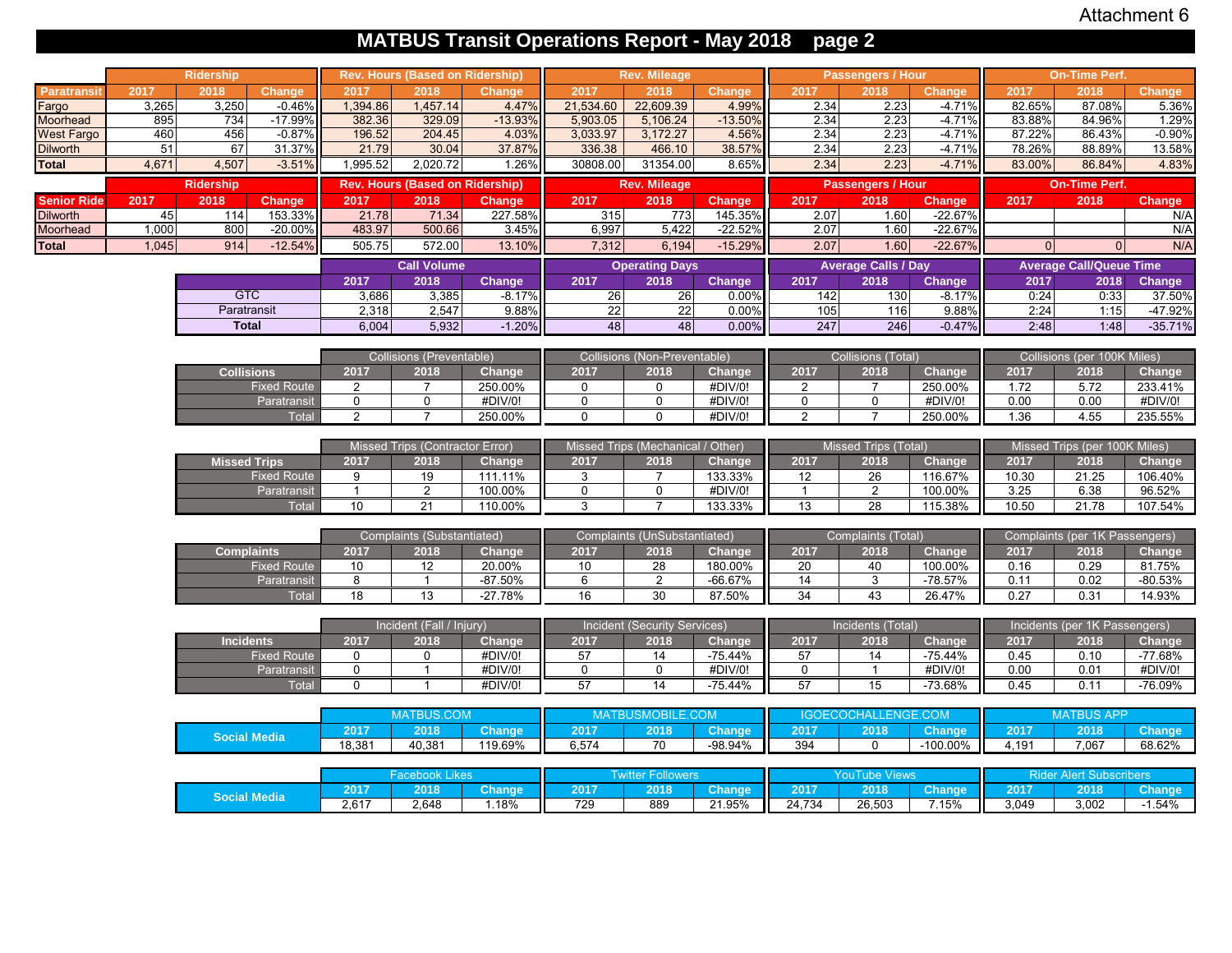# **MATBUS Transit Operations Report - June 2018**

|                       |                      | <b>Ridership</b> |                    |                  | <b>Rev. Hours</b>  |                          |                      | <b>Rev. Mileage</b>  |                          |                    | Passengers / Hour         |                    |        | <b>On-Time Perf.</b> |                   |
|-----------------------|----------------------|------------------|--------------------|------------------|--------------------|--------------------------|----------------------|----------------------|--------------------------|--------------------|---------------------------|--------------------|--------|----------------------|-------------------|
| <b>Moorhead</b>       | 2017                 | 2018             | Change             | 2017             | 2018               | <b>Change</b>            | 2017                 | 2018                 | Change                   | 2017               | 2018                      | Change             | 2017   | 2018                 | Change            |
| Route 1               | 6,172                | 7,043            | 14.11%             | 298.00           | 437.00             | 46.64%                   | 3,807.25             | 5,583.11             | 46.64%                   | 20.71              | 16.12                     | $-22.18%$          | 96.78% | 92.58%               | $-4.34%$          |
| Route 2               | 7,572                | 10,644           | 40.57%             | 298.00           | 437.00             | 46.64%                   | 4,244.56             | 6,224.63             | 46.65%                   | 25.41              | 24.36                     | $-4.14%$           | 92.25% | 87.13%               | $-5.55%$          |
| Route 3               | 4,382                | 5,618            | 28.21%             | 298.28           | 437.00             | 46.51%                   | 4,698.60             | 6,874.90             | 46.32%                   | 14.69              | 12.86                     | $-12.49%$          | 93.68% | 82.40%               | $-12.04%$         |
| Route 4               | 11,705               | 13,304           | 13.66%             | 876.00           | 874.00             | $-0.23%$                 | 9,990.78             | 9.967.97             | $-0.23%$                 | 13.36              | 15.22                     | 13.92%             | 78.90% | 79.69%               | 1.00%             |
| Route 5               | 4,121                | 4,523            | 9.75%              | 297.88           | 437.00             | 46.70%                   | 4,339.07             | 6,365.34             | 46.70%                   | 13.83              | 10.35                     | $-25.19%$          | 95.73% | 88.68%               | $-7.36%$          |
| Route <sub>6</sub>    | 1,123                | 1,115            | $-0.71%$           | 154.00           | 153.50             | $-0.32%$                 | 1.997.69             | 1,991.20             | $-0.32%$                 | 7.29               | 7.26                      | $-0.39%$           | 97.70% | 94.87%               | $-2.90%$          |
| Route 7               |                      |                  |                    |                  |                    |                          |                      |                      |                          |                    |                           |                    |        |                      |                   |
| Route 8               | 1,188<br>473         |                  | 20.93%             | 116.00<br>167.00 |                    |                          | 1,900.60<br>2,828.65 |                      |                          | 10.24              |                           | 21.29%             | 89.06% | 93.52%               | $-4.20%$          |
| Route 9               |                      | 572<br>42,819    |                    |                  | 166.50             | $-0.30%$                 |                      | 2,820.18             | $-0.30%$                 | 2.83               | 3.44                      |                    | 97.62% |                      |                   |
| <b>Total</b>          | 36,736               |                  | 16.56%             | 2,505.16         | 2,942.00           | 17.44%                   | 33,807.20            | 39,827.33            | 17.81%                   | 14.66              | 14.55                     | $-0.75%$           | 92.72% | 88.41%               | $-4.64%$          |
|                       |                      | Ridership        |                    |                  | <b>Rev. Hours</b>  |                          |                      | <b>Rev. Mileage</b>  |                          |                    | Passengers / Hour         |                    |        | On-Time Perf.        |                   |
| Fargo                 | 2017                 | 2018             | <b>Change</b>      | 2017             | 2018               | Change                   | 2017                 | 2018                 | <b>Change</b>            | 2017               | 2018                      | <b>Change</b>      | 2017   | 2018                 | Change            |
| Route 11              | 5,494                | 6,085            | 10.76%             | 386.00           | 385.00             | $-0.26%$                 | 4429.74              | 4418.26              | $-0.26%$                 | 14.23              | 15.81                     | 11.04%             | 90.41% | 85.08%               | $-5.90%$          |
| Route 13              | 7,830                | 7,088            | $-9.48%$           | 750.00           | 744.00             | $-0.80%$                 | 8363.12              | 7794.89              | $-6.79%$                 | 10.44              | 9.53                      | $-8.75%$           | 87.93% | 91.70%               | 4.29%             |
| Route 13U             | 274                  |                  | $-100.00%$         | 65.00            |                    | $-100.00%$               | 842.25               |                      | $-100.00%$               | 4.22               |                           | -100.00%           | 90.91% |                      | -100.00%          |
| Route 14              | 13,520               | 14,752           | 9.11%              | 1,143.70         | 1,151.00           | 0.64%                    | 17018.98             | 14474.46             | $-14.95%$                | 11.82              | 12.82                     | 8.42%              | 86.13% | 78.83%               | $-8.48%$          |
| Route 15              | 25,164               | 29,198           | 16.03%             | 1,393.00         | 1,368.00           | $-1.79%$                 | 17562.88             | 16157.37             | $-8.00%$                 | 18.06              | 21.34                     | 18.15%             | 93.09% | 75.86%               | $-18.51%$         |
| Route 16              | 5,956                | 3,028            | $-49.16%$          | 515.82           | 347.00             | $-32.73%$                | 8570.68              | 4131.59              | $-51.79%$                | 11.55              | 8.73                      | $-24.43%$          | 94.32% | 86.43%               | $-8.37%$          |
| Route 17              | 2,706                | 3,118            | 15.23%             | 193.00           | 219.00             | 13.47%                   | 2644.49              | 2614.57              | $-1.13%$                 | 14.02              | 14.24                     | 1.55%              | 95.74% | 82.21%               | $-14.13%$         |
| Route 18              | 4,318                | 4,852<br>550     | 12.37%             | 373.00           | 605.00             | 62.20%                   | 4731.16              | 10658.80             | 125.29%                  | 11.58              | 8.02                      | $-30.72%$          | 95.65% | 71.48%               | $-25.27%$         |
| Route 21<br>Route 22  |                      | 2,443            |                    |                  | 193.00<br>193.00   |                          |                      | 2311.00<br>3665.00   |                          |                    | 2.85<br>12.66             |                    |        | 59.79%<br>64.84%     |                   |
| Route 23              | 2,408                |                  | $-100.00%$         | 404.20           |                    | $-100.00%$               | 8222.86              |                      | $-100.00%$               | 5.96               |                           | $-100.00%$         | 82.17% |                      | $-100.00\%$       |
| Route 24              |                      | 2,132            |                    |                  | 431.00             |                          |                      | 5459.00              |                          |                    | 4.95                      |                    |        | 81.53%               |                   |
| <b>Total</b>          | 67,670               | 73,246           | 8.24%              | 5,223.72         | 5,636.00           | 7.89%                    | 72,386               | 71,685               | $-0.97%$                 | 12.95              | 13.00                     | 0.32%              | 90.71% | 77.78%               | $-14.26%$         |
|                       |                      |                  |                    |                  |                    |                          |                      |                      |                          |                    |                           |                    |        |                      |                   |
|                       |                      | <b>Ridership</b> |                    |                  | <b>Rev. Hours</b>  |                          |                      | <b>Rev. Mileage</b>  |                          |                    | Passengers / Hour         |                    |        | <b>On-Time Perf.</b> |                   |
| <b>NDSU</b>           | 2017                 | 2018<br>$\Omega$ | <b>Change</b>      | 2017             | 2018               | <b>Change</b><br>#DIV/0! | 2017<br>0.00         | 2018                 | <b>Change</b><br>#DIV/0! | 2017               | 2018<br>#DIV/0!           | Change             | 2017   | 2018                 | Change<br>#DIV/0! |
| Route 31<br>Route 32E | $\Omega$<br>$\Omega$ | $\Omega$         | #DIV/0!<br>#DIV/0! | 0.00<br>0.00     | 0.00<br>0.00       | #DIV/0!                  | 0.00                 | 0.00<br>0.00         | #DIV/0!                  | #DIV/0!            | #DIV/0!                   | #DIV/0!<br>#DIV/0! |        |                      | #DIV/0!           |
| Route 32W             | $\Omega$             | $\Omega$         | #DIV/0!            | 0.00             | 0.00               | #DIV/0!                  | 0.00                 | 0.00                 | #DIV/0!                  | #DIV/0!<br>#DIV/0! | #DIV/0!                   | #DIV/0!            |        |                      | #DIV/0!           |
| Route 33              | $\Omega$             | $\Omega$         | #DIV/0!            | 0.00             | 0.00               | #DIV/0!                  | 0.00                 | 0.00                 | #DIV/0!                  | #DIV/0!            | #DIV/0!                   | #DIV/0!            |        |                      | #DIV/0!           |
| Route 34              | $\Omega$             | $\Omega$         | #DIV/0!            | 0.00             | 0.00               | #DIV/0!                  | 0.00                 | 0.00                 | #DIV/0!                  | #DIV/0!            | #DIV/0!                   | #DIV/0!            |        |                      | #DIV/0!           |
| Route 35              | $\overline{0}$       | $\overline{0}$   | #DIV/0!            | 0.00             | 0.00               | #DIV/0!                  | 0.00                 | 0.00                 | #DIV/0!                  | #DIV/0!            | #DIV/0!                   | #DIV/0!            |        |                      | #DIV/0!           |
| <b>TapRide</b>        | $\Omega$             | $\Omega$         | #DIV/0!            | 0.00             | 0.00               | #DIV/0!                  | 0.00                 | 0.00                 | #DIV/0!                  | #DIV/0!            | #DIV/0!                   | #DIV/0!            |        |                      | #DIV/0!           |
| <b>Total</b>          | $\Omega$             | $\Omega$         | #DIV/0!            | $\overline{0}$   | $\overline{0}$     | #DIV/0!                  | 0.00                 | 0.00                 | #DIV/0!                  |                    |                           | #DIV/0!            |        |                      | #DIV/0!           |
|                       |                      | <b>Ridership</b> |                    |                  | <b>Rev. Hours</b>  |                          |                      | <b>Rev. Mileage</b>  |                          |                    | Passengers / Hour         |                    |        | <b>On-Time Perf.</b> |                   |
| Other                 | 2017                 | 2018             | <b>Change</b>      | 2017             | 2018               | <b>Change</b>            | 2017                 | 2018                 | Change                   | 2017               | 2018                      | 0.05%              | 2017   | 2018                 | <b>Change</b>     |
| LinkFM                | 2,267                | 2,447            | 7.94%              | 308.00           | 306.50             | $-0.49%$                 | 1913.30              | 2878.04              | 50.42%                   | 7.36               | 7.98                      | 8.47%              | 72.11% | 81.97%               | 13.67%            |
| 9000's                | 27                   |                  |                    |                  |                    |                          |                      |                      |                          |                    |                           |                    |        |                      |                   |
| <b>Total</b>          | 2.294                | 2,447            | 6.67%              | 308.00           | 306.50             | $-0.49%$                 | 1913.30              | 2878.04              | 50.42%                   | 7.45               | 7.98                      | 7.19%              | 72.11% | 81.97%               | 13.67%            |
|                       |                      | Ridership        |                    |                  |                    |                          |                      |                      |                          |                    |                           |                    |        | On-Time Perf.        |                   |
| <b>Total</b>          | 2017                 | 2018             | Change             | 2017             | Rev. Hours<br>2018 | Change                   | 2017                 | Rev. Mileage<br>2018 | Change                   | 2017               | Passengers / Hour<br>2018 | Change             | 2017   | 2018                 | Change            |
| <b>MHD</b>            | 36,736               | 42,819           | 16.56%             | 2,505            | 2,942              | 17.44%                   | 33,807               | 39,827               | 17.81%                   | 14.66              | 14.55                     | $-0.75%$           | 92.72% | 88.41%               | $-4.64%$          |
| <b>FGO</b>            | 69,937               | 75,693           | 8.23%              | 5,532            | 5,943              | 7.43%                    | 74,299               | 74,563               | 0.35%                    | 12.64              | 12.74                     | 0.75%              | 81.41% | 79.87%               | $-1.89%$          |
| <b>MATBUS</b>         | 106,700              | 118,512          | 11.07%             | 8,036.88         | 8,884.50           | 10.55%                   | 108,106.65           | 114,390.31           | 5.81%                    | 13.28              | 13.34                     | 0.47%              | 85.18% | 82.72%               | $-2.89%$          |
|                       |                      |                  |                    |                  |                    |                          |                      |                      |                          |                    |                           |                    |        |                      |                   |

|               |       |              |               |       |                 |                     | <b>TOTAL RIDERSHIP BY CUSTOMER TYPE</b> |                |          |      |       |               |      |              |               |
|---------------|-------|--------------|---------------|-------|-----------------|---------------------|-----------------------------------------|----------------|----------|------|-------|---------------|------|--------------|---------------|
|               |       | <b>Adult</b> |               |       | <b>Disabled</b> |                     |                                         | <b>Elderly</b> |          |      | Youth |               |      | <b>Child</b> |               |
| <b>Total</b>  | 2017  | 2018         | <b>Change</b> | 2017  | 2018            | Change <sup>1</sup> | 2017                                    | 2018           | Change   | 2017 | 2018  | <b>Change</b> | 2017 | 2018         | <b>Change</b> |
| <b>MHD</b>    | 18543 | 21822        | $17.68\%$     | 9440  | 11491           | 21.73%II            | 2815                                    | 3551           | 26.15%   | 3760 | 2390  | $-36.44\%$ II | 2179 | 3565         | 63.61%        |
| FGO           | 41790 | 40400        | $-3.33\%$     | 16064 | 18878           | 17.52%              | 6802                                    | 7569           | $1.28\%$ | 2046 | 2877  | 40.62%        | 3347 | 3520         | 5.17%         |
| <b>MATBUS</b> | 60333 | 62222        | 3.13%         | 25504 | 30369           | 19.08%              | 9617                                    | 11120          | 15.63%   | 5806 | 5267  | $-9.28\%$     | 5526 | 7085         | 28.21%        |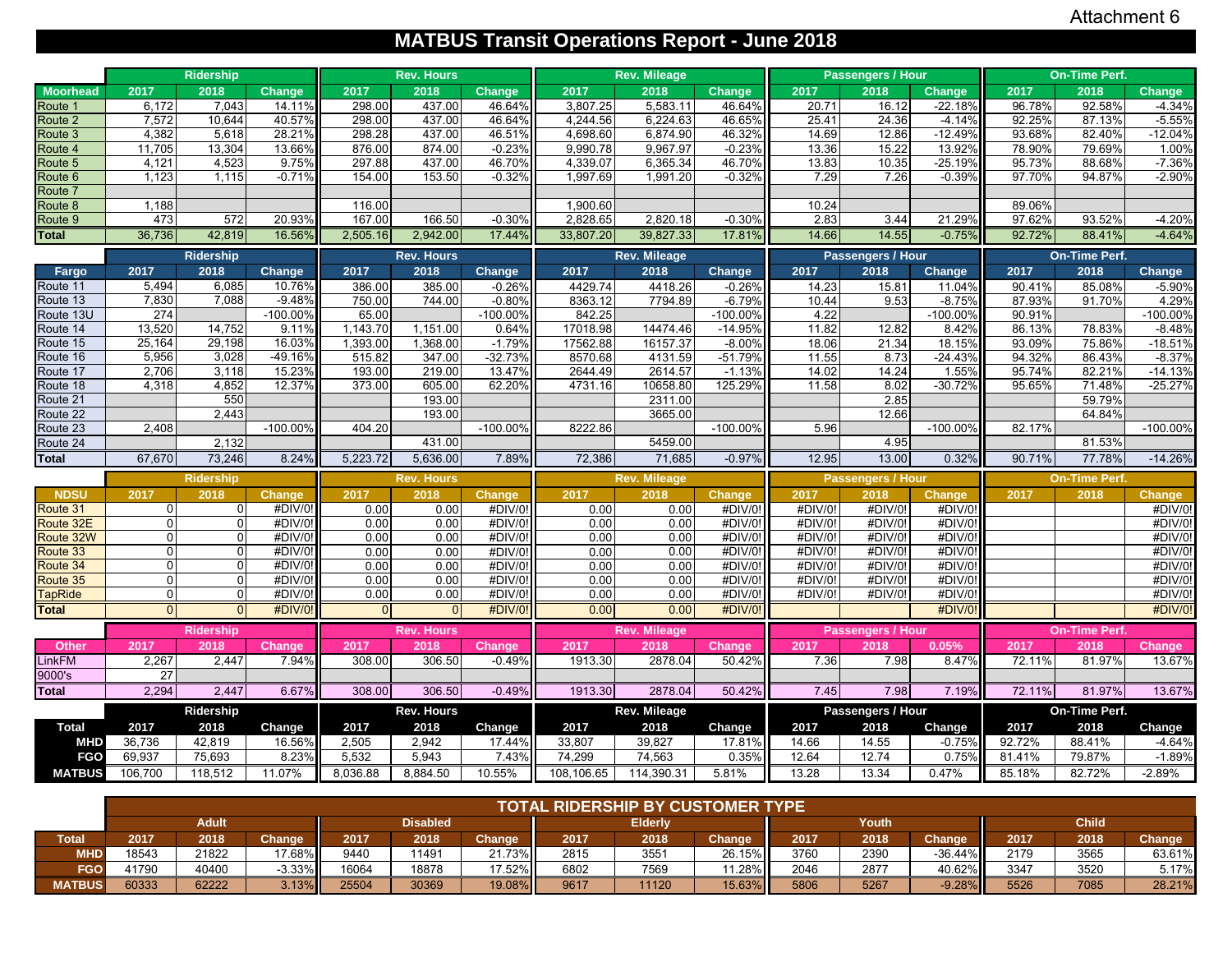# **MATBUS Transit Operations Report - June 2018 page 2**

|                    |       | Ridership           |                    |                 | <b>Rev. Hours (Based on Ridership)</b> |               |                 | <b>Rev. Mileage</b>               |               |                 | <b>Passengers / Hour</b>   |               |          | <b>On-Time Perf.</b>           |               |
|--------------------|-------|---------------------|--------------------|-----------------|----------------------------------------|---------------|-----------------|-----------------------------------|---------------|-----------------|----------------------------|---------------|----------|--------------------------------|---------------|
| <b>Paratransit</b> | 2017  | 2018                | <b>Change</b>      | 2017            | 2018                                   | Change        | 2017            | 2018                              | <b>Change</b> | 2017            | 2018                       | Change        | 2017     | 2018                           | <b>Change</b> |
| Fargo              | 3,161 | 2,973               | $-5.95%$           | 1,392.70        | 1,405.21                               | 0.90%         | 19,701.52       | 21,264.18                         | 7.93%         | 2.27            | 2.12                       | $-6.78%$      | 84.02%   | 86.12%                         | 2.51%         |
| Moorhead           | 813   | 652                 | $-19.80%$          | 358.20          | 308.17                                 | $-13.97%$     | 5,067.17        | 4,663.39                          | $-7.97%$      | 2.27            | 2.12                       | $-6.78%$      | 85.17%   | 85.52%                         | 0.41%         |
| <b>West Fargo</b>  | 336   | 365                 | 8.63%              | 148.04          | 172.52                                 | 16.54%        | 2,094.18        | 2,610.64                          | 24.66%        | 2.27            | 2.12                       | $-6.78%$      | 88.30%   | 84.92%                         | $-3.82%$      |
| <b>Dilworth</b>    | 65    | 38                  | $-41.54%$          | 28.64           | 17.96                                  | $-37.28%$     | 405.12          | 271.79                            | $-32.91%$     | 2.27            | 2.12                       | $-6.78%$      | 84.31%   | 87.80%                         | 4.14%         |
| <b>Total</b>       | 4,375 | 4,028               | $-7.93%$           | 1,927.58        | 1,903.87                               | $-1.23%$      | 27268.00        | 28810.00                          | $-2.07%$      | 2.27            | 2.12                       | $-6.78%$      | 85.45%   | 86.09%                         | 0.81%         |
|                    |       | <b>Ridership</b>    |                    |                 | <b>Rev. Hours (Based on Ridership)</b> |               |                 | <b>Rev. Mileage</b>               |               |                 | <b>Passengers / Hour</b>   |               |          | <b>On-Time Perf.</b>           |               |
| <b>Senior Ride</b> | 2017  | 2018                | <b>Change</b>      | 2017            | 2018                                   | Change        | 2017            | 2018                              | <b>Change</b> | 2017            | 2018                       | <b>Change</b> | 2017     | 2018                           | <b>Change</b> |
| <b>Dilworth</b>    | 40    | 79                  | 97.50%             | 24.34           | 60.45                                  | 148.40%       | 290             | 566                               | 95.15%        | 1.64            | 1.31                       | $-20.49%$     |          |                                | N/A           |
| Moorhead           | 818   | 662                 | $-19.07%$          | 497.66          | 506.55                                 | 1.79%         | 5.929           | 4,741                             | $-20.03%$     | 1.64            | 1.31                       | $-20.49%$     |          |                                | N/A           |
| <b>Total</b>       | 858   | 741                 | $-13.64%$          | 522.00          | 567.00                                 | 8.62%         | 6,219           | 5,307                             | $-14.66%$     | 1.64            | 1.31                       | $-20.49%$     | $\Omega$ | $\Omega$                       | N/A           |
|                    |       |                     |                    |                 | <b>Call Volume</b>                     |               |                 | <b>Operating Days</b>             |               |                 | <b>Average Calls / Day</b> |               |          | <b>Average Queue Time</b>      |               |
|                    |       |                     |                    | 2017            | 2018                                   | <b>Change</b> | 2017            | 2018                              | <b>Change</b> | 2017            | 2018                       | Change        | 2017     | 2018                           | <b>Change</b> |
|                    |       | <b>GTC</b>          |                    | 3,451           | 3,255                                  | $-5.68%$      | 26              | 26                                | 0.00%         | 133             | 125                        | $-5.68%$      | 1:38     | 1:54                           | 16.33%        |
|                    |       | Paratransit         |                    | 2,025           | 1,940                                  | $-4.20%$      | $\overline{22}$ | 21                                | $-4.55%$      | 92              | 92                         | 0.36%         | 3:04     | 1:01                           | $-66.85%$     |
|                    |       | <b>Total</b>        |                    | 5,476           | 5,195                                  | $-5.13%$      | $\overline{48}$ | 47                                | $-2.08%$      | 225             | 218                        | $-3.20%$      | 4:42     | 2:55                           | $-37.94%$     |
|                    |       |                     |                    |                 |                                        |               |                 |                                   |               |                 |                            |               |          |                                |               |
|                    |       |                     |                    |                 | Collisions (Preventable)               |               |                 | Collisions (Non-Preventable)      |               |                 | Collisions (Total)         |               |          | Collisions (per 100K Miles)    |               |
|                    |       | <b>Collisions</b>   |                    | 2017            | 2018                                   | Change        | 2017            | 2018                              | Change        | 2017            | 2018                       | Change        | 2017     | 2018                           | Change        |
|                    |       |                     | <b>Fixed Route</b> | $5\phantom{.0}$ | $\overline{4}$                         | $-20.00\%$    | $\mathbf 0$     | 5                                 | #DIV/0!       | $5\phantom{.0}$ | $\overline{9}$             | 80.00%        | 4.63     | 7.87                           | 70.11%        |
|                    |       |                     | Paratransit        | $\mathbf 0$     | $\mathbf{1}$                           | #DIV/0!       | $\mathbf 0$     | 0                                 | #DIV/0!       | $\mathbf 0$     | $\mathbf{1}$               | #DIV/0!       | 0.00     | 3.47                           | #DIV/0!       |
|                    |       |                     | <b>Total</b>       | 5               | $\overline{5}$                         | 0.00%         | $\overline{0}$  | $\overline{5}$                    | #DIV/0!       | $\overline{5}$  | 10                         | 100.00%       | 3.69     | 6.98                           | 89.07%        |
|                    |       |                     |                    |                 | Missed Trips (Contractor Error)        |               |                 | Missed Trips (Mechanical / Other) |               |                 | Missed Trips (Total)       |               |          | Missed Trips (per 100K Miles)  |               |
|                    |       | <b>Missed Trips</b> |                    | 2017            | 2018                                   | Change        | 2017            | 2018                              | Change        | 2017            | 2018                       | Change        | 2017     | 2018                           | Change        |
|                    |       |                     | <b>Fixed Route</b> | $\overline{1}$  | $\overline{1}$                         | 0.00%         | 12              | 11                                | $-8.33%$      | 13              | 12                         | $-7.69%$      | 12.03    | 10.49                          | $-12.76%$     |
|                    |       |                     | Paratransit        | 3               | 12                                     | 300.00%       | $\mathbf 0$     | $\mathbf{1}$                      | #DIV/0!       | 3               | 13                         | 333.33%       | 11.00    | 45.12                          | 310.14%       |
|                    |       |                     | Total              | $\overline{4}$  | 13                                     | 225.00%       | $\overline{12}$ | $\overline{12}$                   | 0.00%         | 16              | $\overline{25}$            | 56.25%        | 14.00    | 20.89                          | 49.24%        |
|                    |       |                     |                    |                 |                                        |               |                 |                                   |               |                 |                            |               |          |                                |               |
|                    |       |                     |                    |                 | Complaints (Substantiated)             |               |                 | Complaints (UnSubstantiated)      |               |                 | Complaints (Total)         |               |          | Complaints (per 1K Passengers) |               |
|                    |       | <b>Complaints</b>   |                    | 2017            | 2018                                   | Change        | 2017            | 2018                              | <b>Change</b> | 2017            | 2018                       | Change        | 2017     | 2018                           | Change        |
|                    |       |                     | <b>Fixed Route</b> | 3               | 15                                     | 400.00%       | 11              | 17                                | 54.55%        | 14              | $\overline{32}$            | 128.57%       | 0.13     | 0.27                           | 105.79%       |
|                    |       |                     | Paratransit        | 10              | $\overline{4}$                         | $-60.00\%$    | $\mathbf{1}$    | 6                                 | 500.00%       | 11              | 10                         | $-9.09%$      | 0.10     | 0.08                           | $-18.15%$     |
|                    |       |                     | <b>Total</b>       | 13              | 19                                     | 46.15%        | 12              | 23                                | 91.67%        | 25              | 42                         | 68.00%        | 0.23     | 0.35                           | 51.26%        |
|                    |       |                     |                    |                 |                                        |               |                 |                                   |               |                 |                            |               |          |                                |               |
|                    |       |                     |                    |                 | Incident (Fall / Injury)               |               |                 | Incident (Security Services)      |               |                 | Incidents (Total)          |               |          | Incidents (per 1K Passengers)  |               |
|                    |       | <b>Incidents</b>    |                    | 2017            | 2018                                   | Change        | 2017            | 2018                              | Change        | 2017            | 2018                       | Change        | 2017     | 2018                           | Change        |
|                    |       |                     | <b>Fixed Route</b> | $\overline{1}$  | 6                                      | 500.00%       | 68              | 10                                | $-85.29%$     | 69              | 16                         | $-76.81%$     | 0.65     | 0.14                           | $-79.12%$     |
|                    |       |                     | Paratransit        | $\overline{1}$  | $\overline{1}$                         | 0.00%         | $\overline{0}$  | $\overline{0}$                    | #DIV/0!       | $\overline{1}$  | $\overline{1}$             | 0.00%         | 0.01     | 0.01                           | $-9.97%$      |
|                    |       |                     | Total              | $\overline{2}$  | $\overline{7}$                         | 250.00%       | 68              | 10                                | $-85.29%$     | 70              | 17                         | $-75.71%$     | 0.66     | 0.14                           | $-78.13%$     |
|                    |       |                     |                    |                 | <b>MATBUS.COM</b>                      |               |                 | MATBUSMOBILE.COM                  |               |                 | IGOECOCHALLENGE.COM        |               |          | <b>MATBUS APP</b>              |               |
|                    |       |                     |                    | 2017            | 2018                                   | <b>Change</b> | 2017            | 2018                              | Change        | 2017            | 2018                       | <b>Change</b> | 2017     | 2018                           | <b>Change</b> |
|                    |       | <b>Social Media</b> |                    | 17,786          | 35,583                                 | 100.06%       | 4,217           | 165                               | -96.09%       | 38              | $\mathbf 0$                | $-100.00\%$   | 3,804    | 5,297                          | 39.25%        |
|                    |       |                     |                    |                 |                                        |               |                 |                                   |               |                 |                            |               |          |                                |               |
|                    |       |                     |                    |                 | <b>Facebook Likes</b>                  |               |                 | <b>Twitter Followers</b>          |               |                 | <b>YouTube Views</b>       |               |          | <b>Rider Alert Subscribers</b> |               |
|                    |       |                     |                    | 2017            | 2018                                   | Change        | 2017            | 2018                              | <b>Change</b> | 2017            | 2018                       | <b>Change</b> | 2017     | 2018                           | <b>Change</b> |
|                    |       | <b>Social Media</b> |                    | 2,612           | 2,648                                  | 1.38%         | 736             | 898                               | 22.01%        | 25,111          | 26,591                     | 5.89%         | 3,054    | 3,006                          | $-1.57%$      |
|                    |       |                     |                    |                 |                                        |               |                 |                                   |               |                 |                            |               |          |                                |               |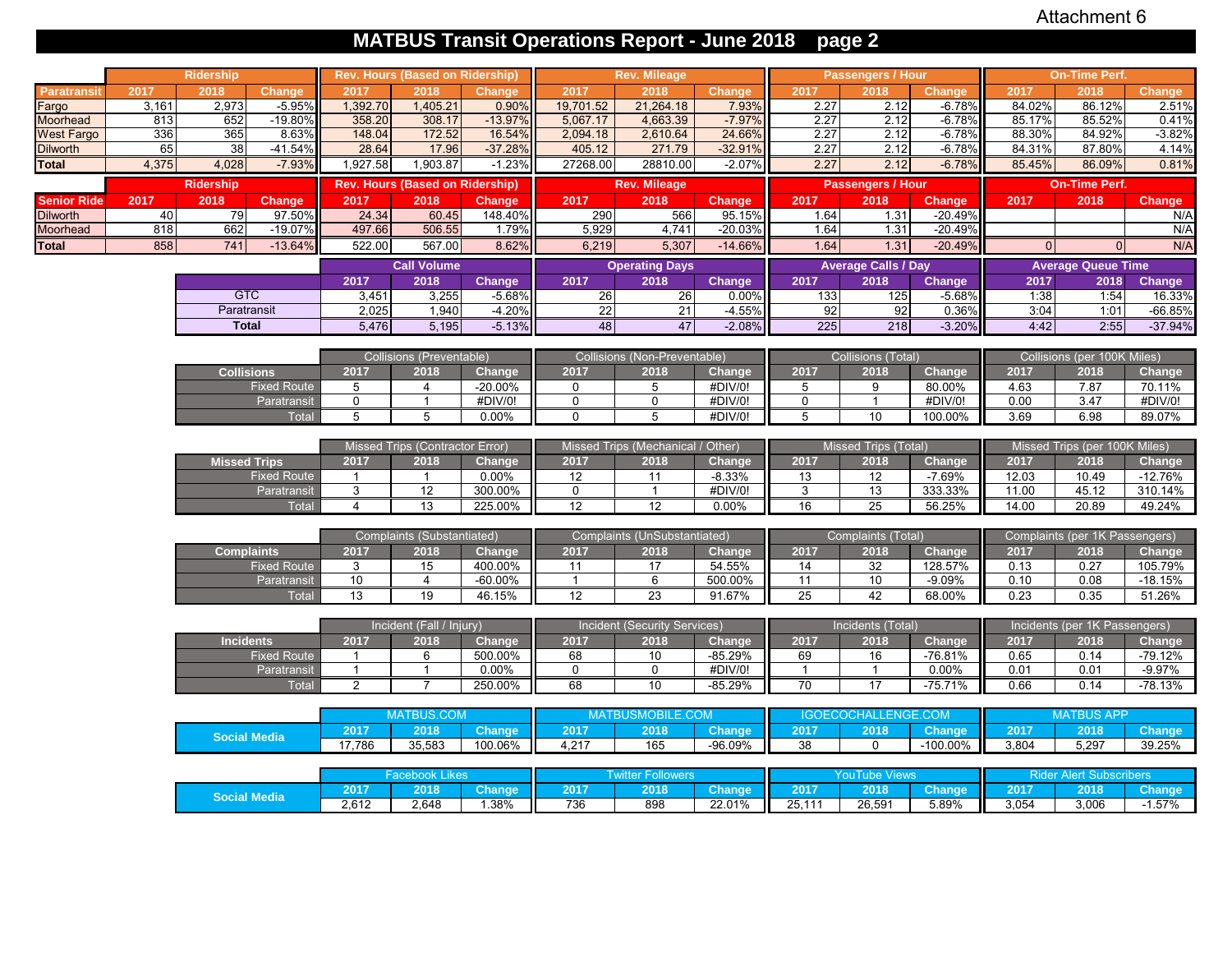## **MATBUS Transit Operations Report - Jan-Jun 2018**

|                      |                  | <b>Ridership</b> |                   |                      | <b>Rev. Hours</b>    |               |                      | <b>Rev. Mileage</b>  |                     |        | <b>Passengers / Hour</b> |                        |         | <b>On-Time Perf.</b> |                       |
|----------------------|------------------|------------------|-------------------|----------------------|----------------------|---------------|----------------------|----------------------|---------------------|--------|--------------------------|------------------------|---------|----------------------|-----------------------|
| <b>Moorhead</b>      | 2017             | 2018             | <b>Change</b>     | 2017                 | 2018                 | <b>Change</b> | 2017                 | 2018                 | <b>Change</b>       | 2017   | 2018                     | Change                 | 2017    | 2018                 | Change                |
| Route <sup>2</sup>   | 35,729           | 44,025           | 23.22%            | 1,753.75             | 2,692.00             | 53.50%        | 22,399.52            | 33,603.03            | 50.02%              | 20.37  | 16.35                    | $-19.73%$              | 92.01%  | 90.73%               | $-1.39%$              |
| Route 2              | 51,838           | 68,336           | 31.83%            | 2,137.25             | 3,066.25             | 43.47%        | 30,441.90            | 42.947.68            | 41.08%              | 24.25  | 22.29                    | $-8.11%$               | 91.17%  | 85.86%               | $-5.82%$              |
| Route 3              | 24,883           | 30,051           | 20.77%            | 1,758.00             | 2,691.60             | 53.11%        | 27,676.83            | 41,689.63            | 50.63%              | 14.15  | 11.16                    | $-21.12%$              | 79.13%  | 82.81%               | 4.66%                 |
| Route 4              | 64,957           | 78,770           | 21.26%            | 4,753.50             | 5,158.00             | 8.51%         | 54,196.57            | 60,216.39            | 11.11%              | 13.67  | 15.27                    | 11.76%                 | 78.08%  | 82.25%               | 5.34%                 |
| Route 5              | 23,417           | 29,783           | 27.19%            | 1,754.00             | 2,695.35             | 53.67%        | 25,541.35            | 38,574.32            | 51.03%              | 13.35  | 11.05                    | $-17.23%$              | 93.40%  | 88.52%               | $-5.22%$              |
| Route 6              | 6,613            | 7,369            | 11.43%            | 909.50               | 907.50               | $-0.22%$      | 11,798.03            | 12,110.96            | 2.65%               | 7.27   | 8.12                     | 11.68%                 | 96.95%  | 95.55%               | $-1.44%$              |
| Route 7              | 2,125            |                  |                   | 223.00               |                      |               | 3,352.93             |                      |                     | 9.53   |                          |                        | 76.35%  |                      |                       |
| Route 8              | 8,523            |                  |                   | 689.50               |                      |               | 11,317.92            |                      |                     | 12.36  |                          |                        | 82.43%  |                      |                       |
| Route 9              | 3,080            | 2,557            | $-16.98%$         | 988.00               | 845.00               | $-14.47%$     | 16,734.75            | 17,092.75            | 2.14%               | 3.12   | 3.03                     | $-2.93%$               | 96.75%  | 92.10%               | $-4.80%$              |
| <b>Total</b>         | 221,165          | 260,891          | 17.96%            | 14,966.50            | 18,055.70            | 20.64%        | 203,459.80           | 246,234.76           | 21.02%              | 14.78  | 14.45                    | $-2.22%$               | 87.36%  | 88.26%               | 1.03%                 |
|                      |                  | <b>Ridership</b> |                   |                      | <b>Rev. Hours</b>    |               |                      | <b>Rev. Mileage</b>  |                     |        | Passengers / Hour        |                        |         | <b>On-Time Perf.</b> |                       |
| Fargo                | 2017             | 2018             | Change            | 2017                 | 2018                 | Change        | 2017                 | 2018                 | Change              | 2017   | 2018                     | Change                 | 2017    | 2018                 | Change                |
| Route 11             | 37,760           | 39,740           | 5.24%             | 2,270.00             | 2,274.00             | 0.18%         | 26050.52             | 26211.21             | 0.62%               | 16.63  | 17.48                    | 5.06%                  | 82.60%  | 88.26%               | 6.86%                 |
| Route 13             | 62,688           | 67,310           | 7.37%             | 4,412.00             | 4,394.50             | $-0.40%$      | 49596.62             | 46245.47             | $-6.769$            | 14.21  | 15.32                    | 7.80%                  | 84.82%  | 90.61%               | 6.83%                 |
| Route 13U            | 21,882           | 19,514           | $-10.82%$         | 1,334.45             | 975.60               | $-26.89%$     | 15646.88             | 12802.20             | $-18.18%$           | 16.40  | 20.00                    | 21.98%                 | 84.66%  | 78.93%               | $-6.77%$              |
| Route 14             | 80,016           | 83,845           | 4.79%             | 6,725.85             | 6,800.13             | 1.10%         | 100880.15            | 85825.66             | $-14.92%$           | 11.90  | 12.33                    | 3.64%                  | 83.22%  | 85.61%               | 2.87%                 |
| Route 15             | 160,182          | 170,151          | 6.22%             | 8,160.00             | 8,154.00             | $-0.07%$      | 103457.71            | 96634.06             | $-6.60%$            | 19.63  | 20.87                    | 6.30%                  | 86.25%  | 77.90%               | $-9.68%$              |
| Route 16             | 36,355           | 18,069           | -50.30%           | 3,075.21             | 2,048.54             | $-33.39%$     | 50797.00             | 24520.85             | $-51.73%$           | 11.82  | 8.82                     | $-25.39%$              | 89.29%  | 90.10%               | 0.91%                 |
| Route 17             | 20,232<br>27,567 | 20.113<br>27,573 | $-0.59%$<br>0.02% | 1,135.00<br>2,151.50 | 1,290.50<br>3,571.40 | 13.70%        | 15675.46<br>28043.48 | 15507.92<br>63363.73 | $-1.07%$<br>125.95% | 17.83  | 15.59                    | $-12.57%$<br>$-39.74%$ | 86.69%  | 84.77%               | $-2.22%$<br>$-14.18%$ |
| Route 18<br>Route 21 |                  | 4,640            |                   |                      | 1,137.50             | 66.00%        |                      | 13710.11             |                     | 12.81  | 7.72<br>4.08             |                        | 85.93%  | 73.75%<br>64.96%     |                       |
| Route 22             |                  | 12,518           |                   |                      | 1,138.50             |               |                      | 21741.55             |                     |        | 11.00                    |                        |         | 70.28%               |                       |
| Route 23             | 12.351           |                  |                   | 2,377.10             |                      |               | 48743.86             |                      |                     | 5.20   |                          |                        | 83.31%  |                      |                       |
| Route 24             |                  | 11,673           |                   |                      | 2,542.50             |               |                      | 32303.47             |                     |        | 4.59                     |                        |         | 80.34%               |                       |
| <b>Total</b>         | 459,033          | 475,146          | 3.51%             | 31,641.11            | 34,327.17            | 8.49%         | 390147.82            | 438866.23            | 12.49%              | 14.51  | 13.84                    | -4.59%                 | 85.20%  | 80.50%               | $-5.51%$              |
|                      |                  | <b>Ridership</b> |                   |                      | <b>Rev. Hours</b>    |               |                      | <b>Rev. Mileage</b>  |                     |        | <b>Passengers / Hour</b> |                        |         | <b>On-Time Perf.</b> |                       |
| <b>NDSU</b>          | 2017             | 2018             | Change            | 2017                 | 2018                 | <b>Change</b> | 2017                 | 2018                 | Change              | 2017   | 2018                     | <b>Change</b>          | 2017    | 2018                 | Change                |
| Route 31             | 20,358           | 18,563           | $-8.82%$          | 987.50               | 992.00               | 0.46%         | 9566.90              | 9257.22              | $-3.24%$            | 20.62  | 18.71                    | $-9.23%$               | 90.08%  | 91.31%               | 1.36%                 |
| Route 32E            | 92,726           | 75,669           | $-18.40%$         | 869.00               | 864.24               | $-0.55%$      | 6583.54              | 6828.55              | 3.72%               | 106.70 | 87.56                    | $-17.95%$              | 53.66%  | 94.22%               | 75.58%                |
| Route 32W            | 20,542           | 20,591           | 0.24%             | 474.00               | 486.00               | 2.53%         | 3085.74              | 3281.04              | 6.33%               | 43.34  | 42.37                    | $-2.24%$               | 84.11%  | 82.14%               | $-2.34%$              |
| Route 33             | 92,324           | 104,244          | 12.91%            | 2,659.30             | 2,350.44             | $-11.61%$     | 25218.46             | 26427.60             | 4.79%               | 34.72  | 44.35                    | 27.75%                 | 84.50%  | 94.67%               | 12.04%                |
| Route 34             | 28,032           | 26,914           | $-3.99%$          | 730.65               | 721.52               | $-1.25%$      | 6277.66              | 6473.22              | 3.12%               | 38.37  | 37.30                    | $-2.77%$               | 82.92%  | 89.78%               | 8.28%                 |
| Route 35             | 3,960            | 32               | $-99.19%$         | 165.01               | 10.40                | -93.70%       | 1477.51              | 98.10                | -93.36%             | 24.00  | 3.08                     | $-87.18%$              | 93.96%  | 75.00%               | $-20.18%$             |
| <b>TapRide</b>       |                  | 2,928            |                   |                      | 263.00               |               |                      | 3489.37              |                     |        | 11.13                    |                        |         |                      |                       |
| <b>Total</b>         | 257,942          | 248,941          | $-3.49%$          | 5,885                | 5,688                | $-3.36%$      | 52209.80             | 52365.73             | 0.30%               | 268    | 244                      | $-8.68%$               | 81.54%  | 87.85%               | 7.74%                 |
|                      |                  | <b>Ridership</b> |                   |                      | <b>Rev. Hours</b>    |               |                      | <b>Rev. Mileage</b>  |                     |        | <b>Passengers / Hour</b> |                        |         | <b>On-Time Perf.</b> |                       |
| Other                | 2017             | 2018             | Change            | 2017                 | 2018                 | <b>Change</b> | 2017                 | 2018                 | Change              | 2017   | 2018                     | 0.05%                  | 2017    | 2018                 | Change                |
| LinkFM               | 16,940           | 13,803           | $-18.52%$         | 1,723.00             | 1,731.75             | 0.51%         | 14834.40             | 17041.13             | 14.88%              | 9.83   | 7.97                     | $-18.93%$              | 80.56%  | 82.68%               | 2.63%                 |
| 9000's               | 571              | 152              | $-73.38%$         | 2.84                 |                      | $-100.00%$    |                      |                      |                     | 201.06 |                          |                        | 100.00% | 100.00%              | 0.00%                 |
| <b>Total</b>         | 17,511           | 13,955           | $-20.31%$         | 1,725.84             | 1,731.75             | 0.34%         | 14834.40             | 17041.13             | 14.88%              | 10.15  | 8.06                     | $-20.58%$              | 80.56%  | 82.68%               | 2.63%                 |
|                      |                  | Ridership        |                   |                      | <b>Rev. Hours</b>    |               |                      | Rev. Mileage         |                     |        | Passengers / Hour        |                        |         | On-Time Perf.        |                       |
| <b>Total</b>         | 2017             | 2018             | Change            | 2017                 | 2018                 | Change        | 2017                 | 2018                 | Change              | 2017   | 2018                     | Change                 | 2017    | 2018                 | Change                |
| <b>MHD</b>           | 221,165          | 260,891          | 17.96%            | 14,967               | 18,056               | 20.64%        | 203,460              | 246,235              | 21.02%              | 15     | 14                       | $-2.22%$               | 88.09%  | 86.92%               | $-1.33%$              |
| <b>FGO</b>           | 733,915          | 737,890          | 0.54%             | 39,250               | 41,747               | 6.36%         | 457,192              | 508,273              | 11.17%              | 292    | 266                      | $-8.82%$               | 82.35%  | 84.17%               | 2.21%                 |
| <b>MATBUS</b>        | 955,651          | 998,933          | 4.53%             | 54,218.91            | 59,802.22            | 10.30%        | 660,651.82           | 754,507.85           | 14.21%              | 17.63  | 16.70                    | $-5.23%$               | 83.66%  | 84.82%               | 1.38%                 |
|                      |                  |                  |                   |                      |                      |               |                      |                      |                     |        |                          |                        |         |                      |                       |

|               |        |        |               |        |                 |           | <b>TOTAL RIDERSHIP BY CUSTOMER TYPE</b> |                |               |       |       |               |       |              |               |
|---------------|--------|--------|---------------|--------|-----------------|-----------|-----------------------------------------|----------------|---------------|-------|-------|---------------|-------|--------------|---------------|
|               |        | Adult  |               |        | <b>Disabled</b> |           |                                         | <b>Elderly</b> |               |       | Youth |               |       | <b>Child</b> |               |
| Total         | 2017   | 2018   | <b>Change</b> | 2017   | 2018            | Change    | 2017                                    | 2018           | <b>Change</b> | 2017  | 2018  | <b>Change</b> | 2017  | 2018         | <b>Change</b> |
| <b>MHD</b>    | 132094 | 154557 | 17.01%        | 57873  | 67141           | $16.01\%$ | 13758                                   | 18621          | 35.35%        | 7730  | 8648  | 11.88% I      | 9635  | 11728        | 21.72%        |
| <b>FGO</b>    | 583121 | 559950 | $-3.97\%$     | 96696  | 104836          | $8.42\%$  | 33374                                   | 38780          | 16.20%II      | 9126  | 13037 | 42.86%II      | 12338 | 14317        | 16.04%        |
| <b>MATBUS</b> | 715215 | 714507 | $-0.10%$      | 154569 | 171977          | $1.26\%$  | 47132                                   | 57401          | $21.79\%$     | 16856 | 21685 | 28.65%        | 21973 | 26045        | 18.53%        |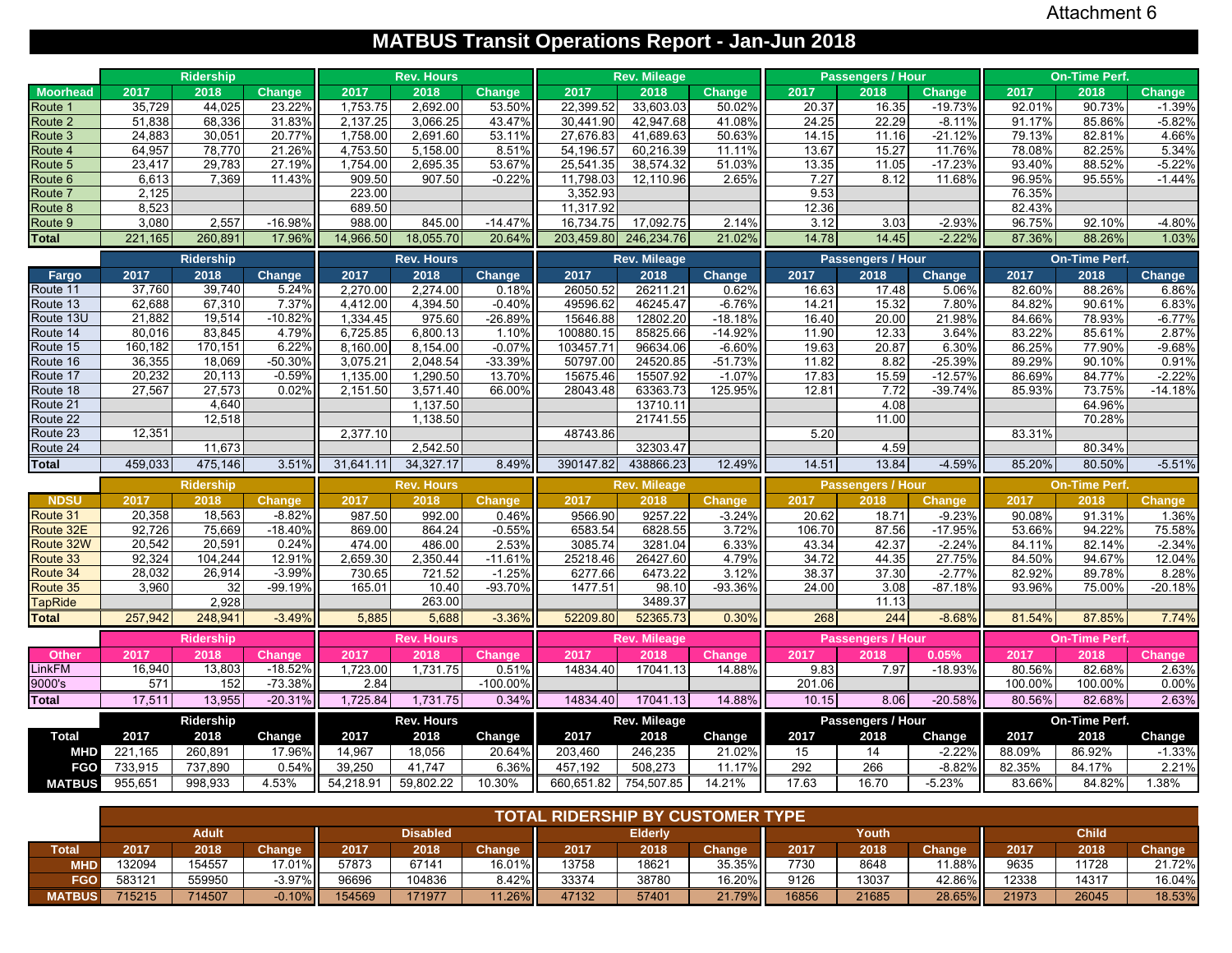# **MATBUS Transit Operations Report - Jan-Jun 2018 page 2**

|                    |        | <b>Ridership</b>    |                    |                 | <b>Rev. Hours (Based on Ridership)</b> |               |                 | <b>Rev. Mileage</b>               |                            |                | <b>Passengers / Hour</b>    |               |                | <b>On-Time Perf.</b>           |               |
|--------------------|--------|---------------------|--------------------|-----------------|----------------------------------------|---------------|-----------------|-----------------------------------|----------------------------|----------------|-----------------------------|---------------|----------------|--------------------------------|---------------|
| <b>Paratransit</b> | 2017   | 2018                | Change             | 2017            | 2018                                   | Change        | 2017            | 2018                              | <b>Change</b>              | 2017           | 2018                        | Change        | 2017           | 2018                           | Change        |
| Fargo              | 18,870 | 19,074              | 1.08%              | 8,395.15        | 8,752.90                               | 4.26%         | 20,376.93       | 20,810.28                         | 2.13%                      | 2.25           | 2.18                        | $-3.05%$      | 81.38%         | 85.58%                         | 5.16%         |
| Moorhead           | 5,043  | 4,414               | $-12.47%$          | 2,243.60        | 2,025.55                               | $-9.72%$      | 5,445.73        | 4,815.80                          | $-11.57%$                  | 2.25           | 2.18                        | $-3.05%$      | 81.25%         | 86.22%                         | 6.12%         |
| West Fargo         | 2,449  | 2,726               | 11.31%             | 1,089.55        | 1,250.94                               | 14.81%        | 2,644.57        | 2,974.14                          | 12.46%                     | 2.25           | 2.18                        | $-3.05%$      | 83.36%         | 86.45%                         | 3.71%         |
| <b>Dilworth</b>    | 498    | 426                 | $-14.46%$          | 221.56          | 195.49                                 | $-11.77%$     | 537.77          | 464.78                            | $-13.57%$                  | 2.25           | 2.18                        | $-3.05%$      | 78.41%         | 85.46%                         | 8.99%         |
| Total              | 26,860 | 26,640              | $-0.82%$           | 11,949.86       | 12,224.87                              | 2.30%         | 29005.00        | 29065.00                          | 0.21%                      | 2.25           | 2.18                        | $-3.05%$      | 81.10%         | 85.93%                         | 6.00%         |
|                    |        | <b>Ridership</b>    |                    |                 | <b>Rev. Hours (Based on Ridership)</b> |               |                 | <b>Rev. Mileage</b>               |                            |                | <b>Passengers / Hour</b>    |               |                | <b>On-Time Perf.</b>           |               |
| Senior Ride        | 2017   | 2018                | <b>Change</b>      | 2017            | 2018                                   | <b>Change</b> | 2017            | 2018                              | <b>Change</b>              | 2017           | 2018                        | Change        | 2017           | 2018                           | <b>Change</b> |
| <b>Dilworth</b>    | 330    | 542                 | 64.24%             | 30.99           | 51.55                                  | 66.32%        | 429             | 539                               | 25.55%                     | 10.65          | 10.52                       | $-1.25%$      |                |                                |               |
| Moorhead           | 5,428  | 4,868               | $-10.32%$          | 509.76          | 462.95                                 | $-9.18%$      | 7.059           | 4,839                             | $-31.44%$                  | 10.65          | 10.52                       | $-1.25%$      |                |                                |               |
| Total              | 5,758  | 5,410               | $-6.04%$           | 540.75          | 514.50                                 | $-4.85%$      | 7,488           | 5,378                             | $-28.18%$                  | 10.65          | 10.52                       | $-1.25%$      | 0              | $\Omega$                       | N/A           |
|                    |        |                     |                    |                 | <b>Call Volume</b>                     |               |                 | <b>Operating Days</b>             |                            |                | <b>Average Calls / Day</b>  |               |                | <b>Average Queue Time</b>      |               |
|                    |        |                     |                    | 2017            | 2018                                   | Change        | 2017            | 2018                              | Change                     | 2017           | 2018                        | <b>Change</b> | 2017           | 2018                           | Change        |
|                    |        | <b>GTC</b>          |                    | 22,173          | 21,891                                 | $-1.27%$      | 153             | 154                               | 0.65%                      | 145            | 142                         | $-1.91%$      | 1:30           | 1:47                           | 18.42%        |
|                    |        | Paratransit         |                    | 14,127          | 13,631                                 | $-3.51%$      | 128             | 128                               | 0.00%                      | 110            | 106                         | $-3.51%$      | 2:45           | 1:07                           | -59.56%       |
|                    |        | <b>Total</b>        |                    | 36,300          | 35,522                                 | $-2.14%$      | 281             | 282                               | 0.36%                      | 255            | 249                         | $-2.60%$      | 4:16           | 2:54                           | $-32.01%$     |
|                    |        |                     |                    |                 | Collisions (Preventable)               |               |                 | Collisions (Non-Preventable)      |                            |                | <b>Collisions (Total)</b>   |               |                | Collisions (per 100K Miles)    |               |
|                    |        | <b>Collisions</b>   |                    | 2017            | 2018                                   | Change        | 2017            | 2018                              | Change                     | 2017           | 2018                        | Change        | 2017           | 2018                           | Change        |
|                    |        |                     | <b>Fixed Route</b> | 13              | 24                                     | 84.62%        | 8               | 17                                | 112.50%                    | 21             | 41                          | 95.24%        | 3.18           | 5.43                           | 70.95%        |
|                    |        |                     | Paratransit        | 2               | $\overline{4}$                         | 100.00%       | $\overline{4}$  | $\mathbf{1}$                      | $-75.00\%$                 | 6              | 5                           | $-16.67%$     | 20.69          | 17.20                          | $-16.84%$     |
|                    |        |                     | Total              | 15              | 28                                     | 86.67%        | 12              | 18                                | 50.00%                     | 27             | 46                          | 70.37%        | 3.91           | 5.87                           | 49.95%        |
|                    |        |                     |                    |                 |                                        |               |                 |                                   |                            |                |                             |               |                |                                |               |
|                    |        |                     |                    |                 | Missed Trips (Contractor Error)        |               |                 | Missed Trips (Mechanical / Other) |                            |                | <b>Missed Trips (Total)</b> |               |                | Missed Trips (per 100K Miles)  |               |
|                    |        | <b>Missed Trips</b> |                    | 2017            | 2018                                   | Change        | 2017            | 2018                              | Change                     | 2017           | 2018                        | Change        | 2017           | 2018                           | <b>Change</b> |
|                    |        |                     | <b>Fixed Route</b> | 38              | 49                                     | 28.95%        | 79              | 91.5                              | 15.82%                     | 117            | 140.5                       | 20.09%        | 17.71          | 18.62                          | 5.15%         |
|                    |        |                     | Paratransit        | 10              | 14                                     | 40.00%        | $\mathbf{1}$    | $\overline{2}$                    | 100.00%                    | 11             | 16                          | 45.45%        | 37.92          | 55.05                          | 45.15%        |
|                    |        |                     | Total              | 48              | 63                                     | 31.25%        | 80              | 93.5                              | 16.88%                     | 128            | 156.5                       | 22.27%        | 19.16          | 20.60                          | 7.50%         |
|                    |        |                     |                    |                 | Complaints (Substantiated)             |               |                 | Complaints (UnSubstantiated)      |                            |                | Complaints (Total)          |               |                | Complaints (per 1K Passengers) |               |
|                    |        | <b>Complaints</b>   |                    | 2017            | 2018                                   | Change        | 2017            | 2018                              | Change                     | 2017           | 2018                        | Change        | 2017           | 2018                           | Change        |
|                    |        |                     | <b>Fixed Route</b> | 38              | 70                                     | 84.21%        | 55              | 123                               | 123.64%                    | 93             | 193                         | 107.53%       | 0.10           | 0.19                           | 98.54%        |
|                    |        |                     | Paratransit        | 31              | 9                                      | $-70.97%$     | 16              | 15                                | $-6.25%$                   | 47             | 24                          | -48.94%       | 0.05           | 0.02                           | $-51.15%$     |
|                    |        |                     | <b>Total</b>       | 69              | 79                                     | 14.49%        | $\overline{71}$ | 138                               | 94.37%                     | 140            | $\overline{217}$            | 55.00%        | 0.15           | 0.22                           | 48.28%        |
|                    |        |                     |                    |                 |                                        |               |                 |                                   |                            |                |                             |               |                |                                |               |
|                    |        |                     |                    |                 | Incident (Fall / Injury)               |               |                 | Incident (Security Services)      |                            |                | Incidents (Total)           |               |                | Incidents (per 1K Passengers)  |               |
|                    |        | <b>Incidents</b>    |                    | 2017            | 2018                                   | Change        | 2017            | 2018                              | <b>Change</b>              | 2017           | 2018                        | Change        | 2017           | 2018                           | Change        |
|                    |        |                     | <b>Fixed Route</b> | 20              | 30                                     | 50.00%        | 189             | 187                               | $-1.06%$                   | 209            | 217                         | 3.83%         | 0.22           | 0.22                           | $-0.67%$      |
|                    |        |                     | Paratransit        | 3               | $\overline{4}$                         | 33.33%        | $\mathbf 0$     | 0                                 | #DIV/0!                    | 3              | $\overline{4}$              | 33.33%        | 0.00           | 0.00                           | 27.56%        |
|                    |        |                     | Total              | 23              | 34                                     | 47.83%        | 189             | 187                               | $-1.06%$                   | 212            | 221                         | 4.25%         | 0.22           | 0.22                           | $-0.27%$      |
|                    |        |                     |                    |                 | <b>MATBUS.COM</b>                      |               |                 |                                   |                            |                |                             |               |                | <b>MATBUS APP</b>              |               |
|                    |        |                     |                    |                 |                                        |               |                 | <b>MATBUSMOBILE.COM</b>           |                            |                | <b>IGOECOCHALLENGE.COM</b>  |               |                |                                |               |
|                    |        | <b>Social Media</b> |                    | 2017<br>107,532 | 2018<br>203,755                        | <b>Change</b> | 2017<br>49,736  | 2018<br>2,563                     | <b>Change</b><br>$-94.85%$ | 2017<br>10,827 | 2018<br>2,018               | Change        | 2017<br>35,690 | 2018<br>54,124                 | <b>Change</b> |
|                    |        |                     |                    |                 |                                        | 89.48%        |                 |                                   |                            |                |                             | $-81.36%$     |                |                                | 51.65%        |
|                    |        |                     |                    |                 | <b>Facebook Likes</b>                  |               |                 | <b>Twitter Followers</b>          |                            |                | <b>YouTube Views</b>        |               |                | <b>Rider Alert Subscribers</b> |               |
|                    |        |                     |                    | 2017            | 2018                                   | <b>Change</b> | 2017            | 2018                              | <b>Change</b>              | 2017           | 2018                        | Change        | 2017           | 2018                           | <b>Change</b> |
|                    |        | <b>Social Media</b> |                    | 15,128          | 15,269                                 | 0.93%         | 5,612           | 6,340                             | 12.97%                     | 123,885        | 133,921                     | 8.10%         | 17,360         | 13,853                         | -20.20%       |
|                    |        |                     |                    |                 |                                        |               |                 |                                   |                            |                |                             |               |                |                                |               |